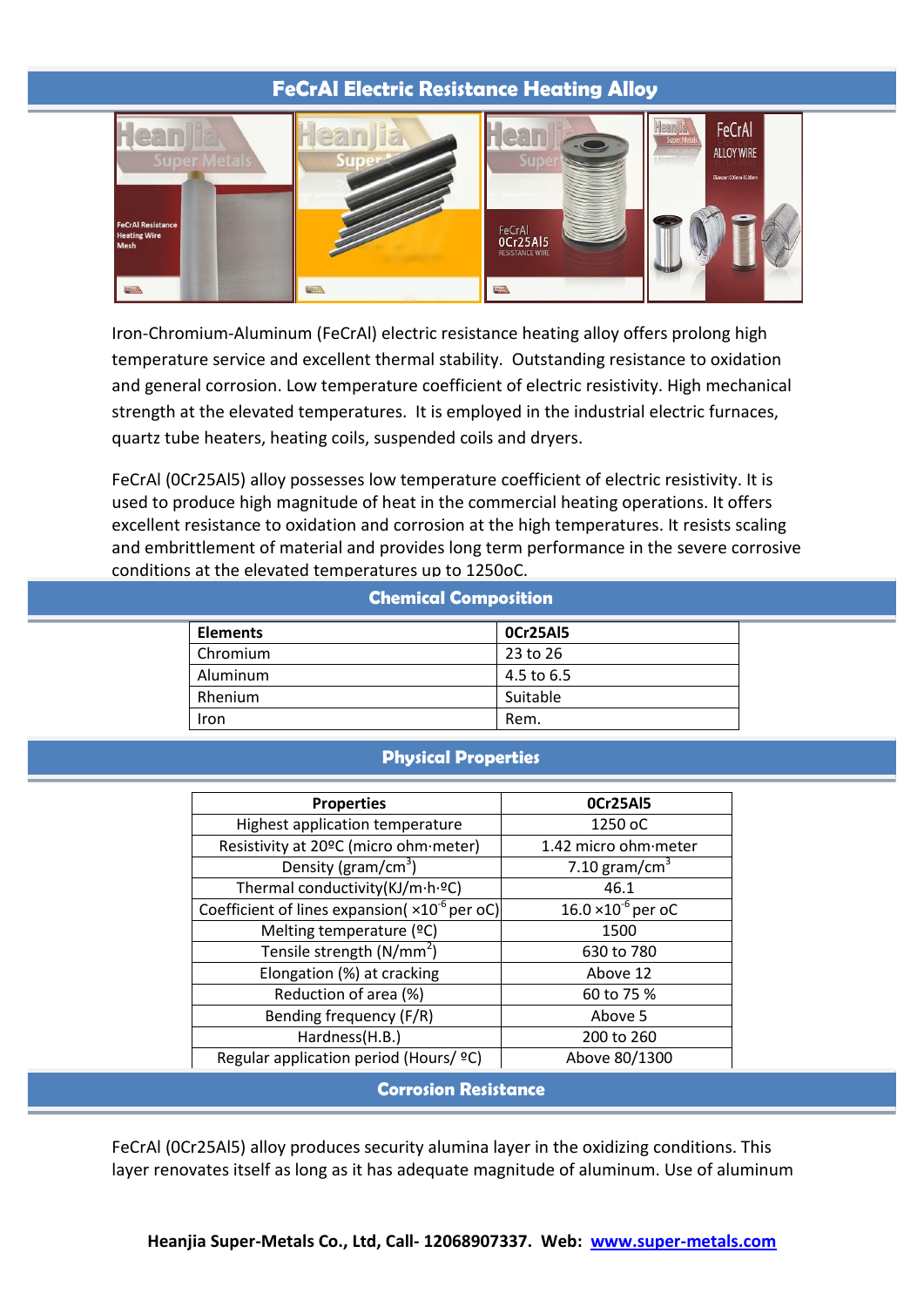interrupts while scaling off of oxide when it is placed at thermal gradients. The rare earth metals like Yttrium or silicon enhance the life of oxide layer thus reduce the scaling rate. If concentration of aluminum is not sufficient for renovation of oxide layer, chromium oxide layer is formed. However its falling rate is quicker at high temperature because chromium oxide is volatile above 1100oC.

FeCrAl (0Cr25Al5) alloy offers improved performance and thermal shock resistance as well as produces non-spalling oxide film. It offers high resistance to embrittlement and toughening at temperatures up to 650oF to 1300oF.

FeCrAl (0Cr25Al5) alloy offers outstanding resistance to oxidation and different high temperature corrosive conditions. Resistance to embrittlement is improved by decreasing the content of chromium lower than 15%.

| <b>Diameter</b> | <b>Cross Sectional</b><br>area | FeCrAl 0Cr25Al5 Resistivity(μΩ • m |            |                |
|-----------------|--------------------------------|------------------------------------|------------|----------------|
|                 |                                | <b>Resistance at 20oC</b>          | Length     | Weight         |
| $0.10$ mm       | 0.0079 mm2                     | $181 \Omega/m$                     | 17936 m/kg | 0.0000560 kg/m |
| $0.12$ mm       | 0.0112 mm2                     | $126 \Omega/m$                     | 12455 m/kg | 0.000081 kg/m  |
| $0.15$ mm       | 0.0178 mm2                     | $80.5 \Omega/m$                    | 7972 m/kg  | 0.000130 kg/m  |
| $0.17$ mm       | $0.023$ mm2                    | 63 $\Omega/m$                      | 6207 m/kg  | 0.000162 kg/m  |
| $0.19$ mm       | 0.028 mm2                      | 50.2 $\Omega/m$                    | 4961 m/kg  | 0.000202 kg/m  |
| $0.21$ mm       | 0.035 mm2                      | $41.1 \Omega/m$                    | 4067 m/kg  | 0.0002 kg/m    |
| $0.25$ mm       | $0.05$ mm $2$                  | 29 $\Omega/m$                      | 2872 m/kg  | 0.000351 kg/m  |
| $0.27$ mm       | $0.06$ mm $2$                  | $25 \Omega/m$                      | 2462 m/kg  | 0.000410 kg/m  |
| $0.29$ mm       | $0.07$ mm $2$                  | $26 \Omega/m$                      | 2132 m/kg  | 0.000470 kg/m  |
| $0.31$ mm       | 0.076 mm2                      | $19 \Omega/m$                      | 1868 m/kg  | 0.000540 kg/m  |
| $0.35$ mm       | 0.0963 mm2                     | $15 \Omega/m$                      | 1466 m/kg  | 0.000682 kg/m  |
| $0.40$ mm       | $0.126$ mm2                    | 11.4 $\Omega/m$                    | 1123 m/kg  | 0.000893 kg/m  |
| $0.45$ mm       | $0.16$ mm $2$                  | $8.92 \Omega/m$                    | 888 m/kg   | 0.001130 kg/m  |
| $0.50$ mm       | 0.1965 mm2                     | $7.25 \Omega/m$                    | 719 m/kg   | 0.001395 kg/m  |
| $0.60$ mm       | 0.284 mm2                      | 5.04 $\Omega/m$                    | 498 m/kg   | 0.00202 kg/m   |
| $0.70$ mm       | 0.383 mm2                      | $3.7 \Omega/m$                     | 368 m/kg   | 0.00278 kg/m   |
| $0.80$ mm       | 0.504 mm2                      | $3 \Omega/m$                       | 282 m/kg   | 0.00360 kg/m   |
| $0.90$ mm       | $0.64$ mm $2$                  | $2.24 \Omega/m$                    | 224 m/kg   | 0.00453 kg/m   |
| $1.00$ mm       | 0.79 mm2                       | $1.81 \Omega/m$                    | 179.7 m/kg | 0.00560 kg/m   |
| 1.20 mm         | 1.132 mm2                      | $1.26 \Omega/m$                    | 124.7 m/kg | 0.00804 kg/m   |
| 1.40 mm         | 1.54 mm2                       | $0.93 \Omega/m$                    | 91.7 m/kg  | 0.01095 kg/m   |
| 1.60 mm         | 3.02 mm2                       | $0.71 \Omega/m$                    | 70.2 m/kg  | 0.0143 kg/m    |
| 1.80 mm         | 2.55 mm2                       | $0.56 \Omega/m$                    | 55.7 m/kg  | 0.01804 kg/m   |
| 2.00 mm         | 3.15 mm2                       | $0.453 \Omega/m$                   | 44.9 m/kg  | 0.0224 kg/m    |
| 2.20 mm         | 3.81 mm2                       | $0.376 \Omega/m$                   | 37.1 m/kg  | 0.0271 kg/m    |
| 2.50 mm         | 4.92 mm2                       | $0.29 \Omega/m$                    | 28.8 m/kg  | 0.0352 kg/m    |
| 2.80 mm         | 6.17 mm2                       | $0.24 \Omega/m$                    | 22.9 m/kg  | 0.0445 kg/m    |
| 3.00 mm         | 7.08 mm2                       | $0.21 \Omega/m$                    | 19.94 m/kg | 0.0504 kg/m    |
| 3.50 mm         | 9.63 mm2                       | $0.15 \Omega/m$                    | 14.66 m/kg | 0.0685 kg/m    |

## **High Temperature Electric Resistivity**